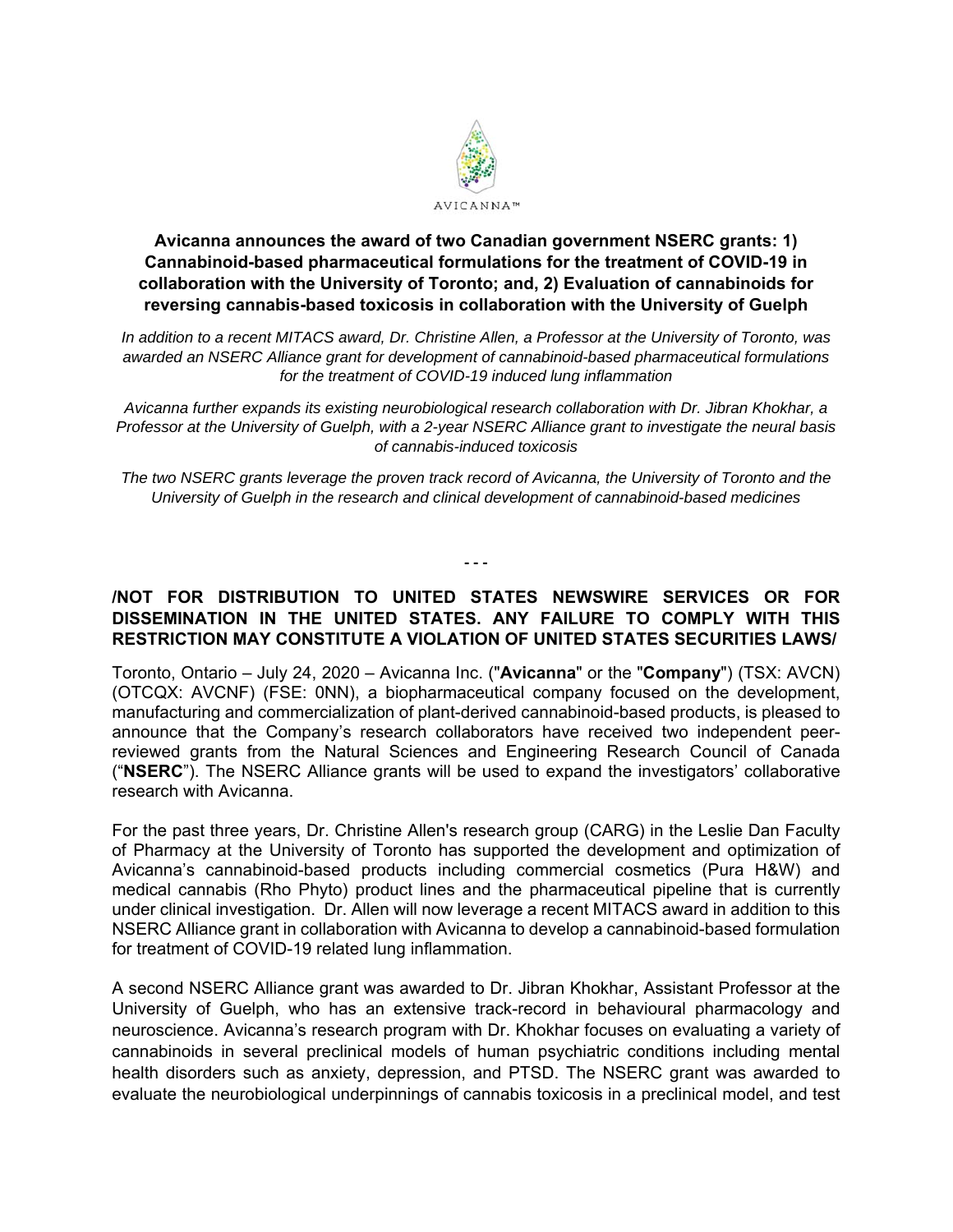the potential efficacy of Avicanna's naturally-derived cannabinoids and formulations in the treatment of cannabis-induced toxicosis. With the recent changes in the Canadian regulations for Cannabis 2.0 allowing for cannabinoid edibles and vapes, there is concern around an increased risk for adverse events arising from accidental high-dose cannabis ingestion. Thus, this two-year project will determine the behavioural and neural correlations of cannabis-induced toxicosis and the effects of cannabinoids for counteracting cannabis-induced toxicosis.

Dr Jibran Khokhar, commented, "This research is extremely timely with the new Cannabis 2.0 regulations and the increased risk for cannabis-induced toxicosis. I am thankful to NSERC and Avicanna for support of this important research that will have an impact in our understanding of the neurobiological underpinnings of, and provide novel treatment avenues to treat, adverse events related to high-dose cannabis exposures. "

# **About Avicanna Inc.**

Avicanna is an Ontario, Canada based corporation focused on the development, manufacturing, and commercialization of plant-derived cannabinoid-based products through its two main business segments, cultivation and research and development.

Avicanna's two majority-owned subsidiaries, Sativa Nativa S.A.S. and Santa Marta Golden Hemp S.A.S., both located in Santa Marta, Colombia are the base for Avicanna's cultivation activities. These two companies are licensed to cultivate and process cannabis for the production of cannabis extracts and purified cannabinoids including cannabidiol (CBD) and tetrahydrocannabinol (THC).

Avicanna's research and development business is primarily conducted out of Canada at its headquarters in the Johnson & Johnson Innovation Centre, JLABS @ Toronto. Avicanna's scientific team develops products, and Avicanna has also engaged the services of researchers at the Leslie Dan Faculty of Pharmacy at the University of Toronto for the purpose of optimizing and improving upon its products.

Avicanna's research and development and cultivation activities are focused on the development of its key products, including plant-derived cannabinoid pharmaceuticals, phyto-therapeutics, derma-cosmetics, and Extracts (defined as plant-derived cannabinoid extracts and purified cannabinoids, including distillates and isolates), with a goal of eventually having these products manufactured and distributed through various markets.

SOURCE Avicanna Inc.

### **Stay Connected**

For more information about Avicanna, visit www.avicanna.com, call 1-647-243-5283, or contact Setu Purohit, President by email info@avicanna.com.

### *Cautionary Note Regarding Forward-Looking Information and Statements*